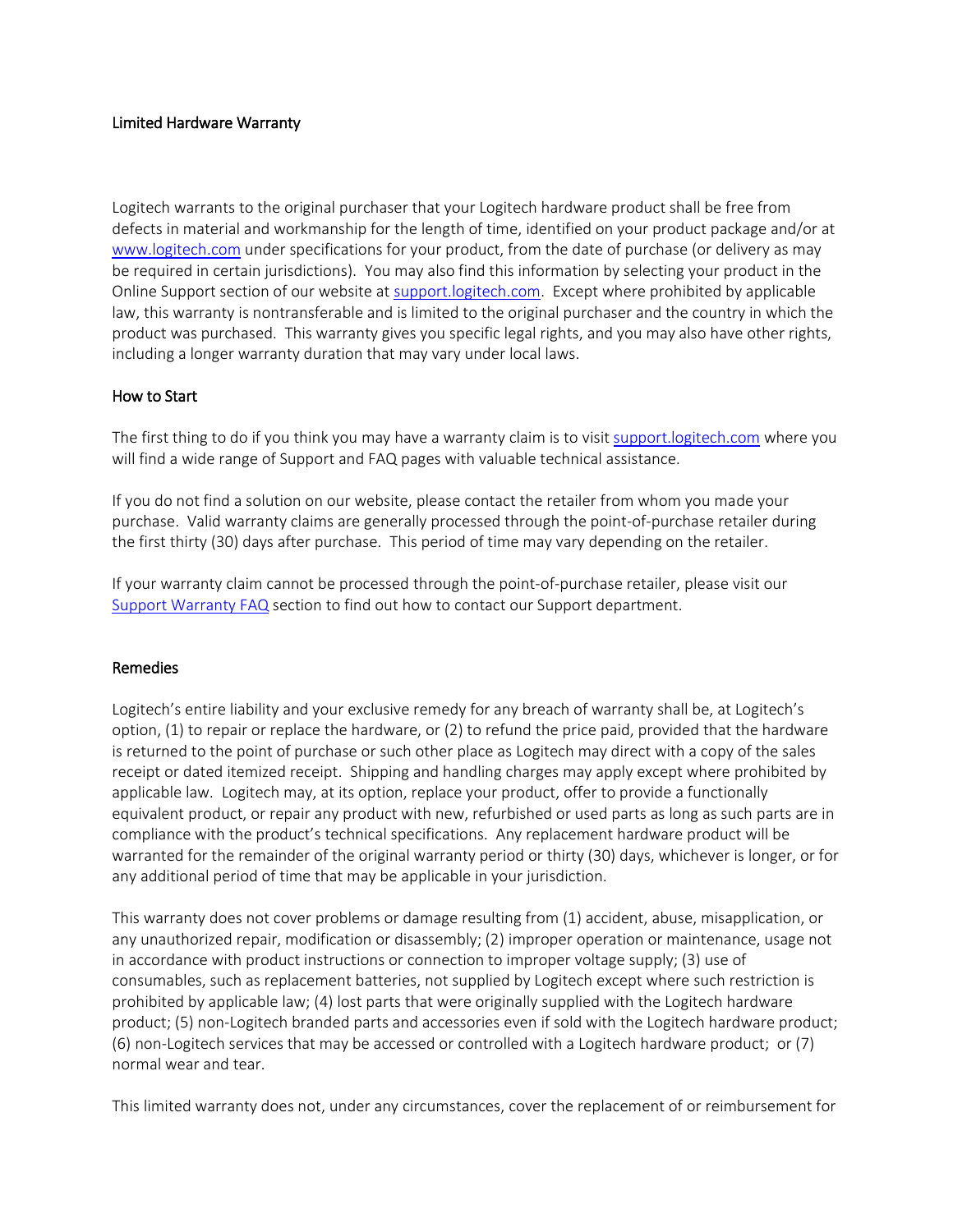any electronic device or personal property that is not a Logitech product. This warranty also does not cover Logitech products used by businesses for the purpose of providing end users with Internet access for a fee.

## Limitation of Liability

LOGITECH SHALL NOT BE LIABLE FOR ANY SPECIAL, INDIRECT, INCIDENTAL OR CONSEQUENTIAL DAMAGES WHATSOEVER, INCLUDING BUT NOT LIMITED TO LOSS OF PROFITS, REVENUE OR DATA (WHETHER DIRECT OR INDIRECT) OR COMMERCIAL LOSS FOR BREACH OF ANY EXPRESS OR IMPLIED WARRANTY ON YOUR PRODUCT EVEN IF LOGITECH HAS BEEN ADVISED OF THE POSSIBILITY OF SUCH DAMAGES. Some jurisdictions do not allow the exclusion or limitation of special, indirect, incidental or consequential damages, so the above limitation or exclusion may not apply to you.

#### Duration of Implied Warranties

EXCEPT TO THE EXTENT PROHIBITED BY APPLICABLE LAW, ANY IMPLIED WARRANTY OF MERCHANTABILITY OR FITNESS FOR A PARTICULAR PURPOSE ON THIS HARDWARE PRODUCT IS LIMITED TO THE DURATION OF THE APPLICABLE EXPRESS WARRANTY PERIOD FOR YOUR PRODUCT. Some jurisdictions do not allow limitations on the duration of an implied warranty, so the above limitation may not apply to you.

### National Statutory Rights

Consumers have legal rights under applicable national legislation governing the sale of consumer goods. Such rights are not affected by the warranties in this Limited Warranty. In Brazil, remedies include the consumer's option to keep the defective product and receive a proportional price reduction.

#### No Other Warranties

No Logitech dealer, agent, or employee is authorized to make any modification, extension, or addition to this warranty.

#### Warranty Periods

Please note that, in the European Union, any warranty period less than two years shall be increased to two years.

## Logitech Address

Logitech, Inc. 7600 Gateway Blvd. Newark, California 94560